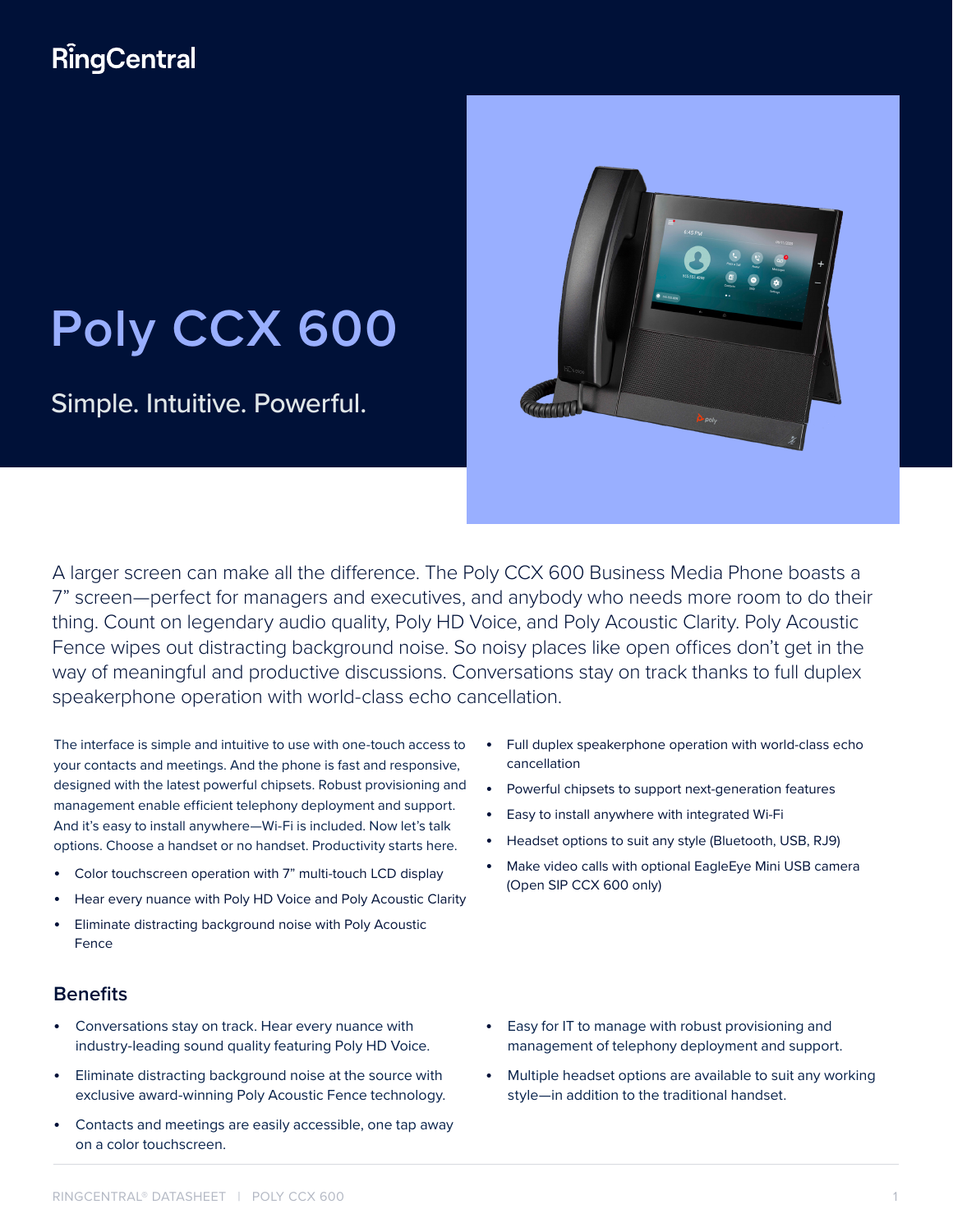## **Specifications**

#### **User interface features**

- Gesture-based, multi-touch-capable touchscreen
- 7" color LCD (1024 x 600 pixel)
- 16:9 aspect ratio screensaver
- On-screen virtual keyboard
- Voicemail support
- Adjustable base height
- One USB type-A port (2.0 compliant) for media and storage applications
- One USB Type-C port (2.0 compliant) for media and storage applications
- Integrated Bluetooth 4.2
- Integrated Wi-Fi
- Unicode UTF-8 character support
- Adjustable font size selection (regular, medium, large)
- Normal and dark mode
- Multilingual user interface including Chinese, Danish, Dutch, English (Canada/ US/UK), French, German, Italian, Japanese, Korean, Norwegian, Polish, Portuguese, Russian, Slovenian

#### **Audio features**

- Poly HD Voice technology delivers lifelike voice quality for each audio path: handset, hands-free speakerphone, and optional headset
- Poly Acoustic Clarity technology providing full duplex conversations, acoustic echo cancellation, and background noise suppression
- TIA-920 wideband audio, type 1 compliant (IEEE 1329 full duplex)
- Frequency response—100 Hz–20 kHz for handset, optional headset, and hands-free speakerphone modes
- Codecs: G.711 (A-law and μ-law), G.729AB, G.722 (HD Voice), G.722.1 iLBC
- Individual volume settings with visual feedback for each audio path
- Voice activity detection
- Comfort noise generation
- DTMF tone generation (RFC 2833 and in-band)
- Low-delay audio packet transmission
- Adaptive jitter buffers
- Packet loss concealment
- OPUS support

#### **Network and provisoning**

- SIP protocol support
- SDP
- IETF SIP (RFC 3261 and companion RFCs)
- Two-port gigabit Ethernet switch 10/100/1000 Base-TX across LAN and PC ports
- Wi-Fi network connectivity–2.4-2.4835 GHz (802.11b, 802.11g, 802.11n HT-20)-5.15-5.825 GHz (802.11a, 802.11n, HT-20, 802.11n HT-40)
- Conforms to IEEE802.3-2005 (Clause 40) for physical media attachment
- Conforms to IEEE802.3-2002 (Clause 28) for link partner auto-negotiation
- Manual or dynamic host configuration protocol (DHCP) network setup
- Time and date synchronization using SNTP
- FTP/TFTP/HTTP/HTTPS server-based central provisioning for mass deployments
- Provisioning and call server redundancy supported<sup>1</sup>
- QoS Support—IEEE 802.1p/Q tagging (VLAN), Layer 3 TOS, and DHCP
- VLAN—CDP, DHCP VLAN discovery, LLDP-MED for VLAN discovery - Network address translation support for static configuration and "keep-alive"
- SIP signaling
- RTCP and RTP support
- Event logging
- Syslog
- Hardware diagnostics
- Status and statistics reporting
- IPv4 and IPv6
- TCP
- UDP
- DNS-SRV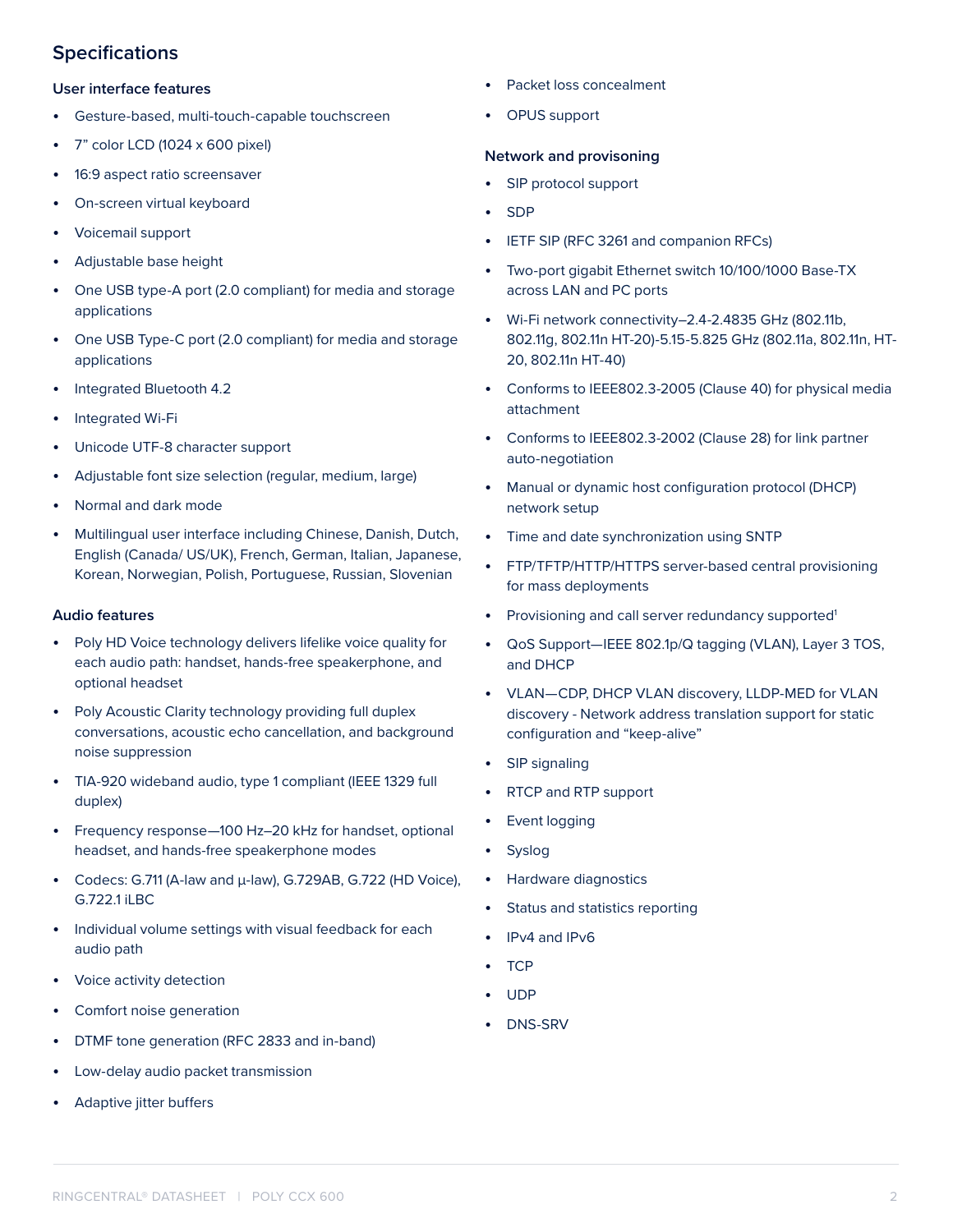#### **Headset and handset compatibility**

- Dedicated RJ-9 headset port
- Hearing aid compatibility to ITU-T P.370 and TIA 504A standards
- Compliant with ADA Section 508 Subpart B 1194.23 (all)
- Hearing aid compatible (HAC) handset for magnetic coupling to hearing aids
- Compatible with commercially available TTY adapter equipment
- USB headset support
- Bluetooth headset support

#### **Security**

- 802.1X authentication and EAPOL
- Media encryption via SRTP
- Encrypted configuration files
- Digest authentication
- Password login
- Support for URL syntax with password for boot server address
- HTTPS secure provisioning
- Support for signed software executables
- Wi-Fi encryption: WEP, WPA-Personal, WPA2-Personal, WPA2-Enterprise with 802.1X (EAP-TLS, PEAP-MSCHAPv2)

#### **Power**

- Built-in auto sensing IEEE 802.3at Power over Ethernet (Class 4) 25 W (Max)
- External universal AC/DC adapter (optional), 48 VDC @ 0.52A (25 W)

#### **Regulatory approvals2**

- Argentina ENACOM
- Australia RCM
- Brazil ANATEL
- Canada ICES and NRTLC
- China SRRC
- China RoHS 2.0
- **EEA CE Mark**
- Eurasian Customs Union EAC
- India WPC
- Indonesia SDPPI
- Israel MOC
- Japan MIC & VCCI
- Malaysia SIRIM
- Mexico IFETEL and NYCE
- NZ Telepermit
- Saudi Arabia CITC
- Singapore IMDA
- South Africa ICASA
- South Korea KC
- Taiwan NCC
- UAE TRA
- USA FCC and NRTL

#### **Radio**

- USA–FCC Part 15.247 & FCC Part 15.407
- Canada–RSS 247 Issue<sup>2</sup>
- EU–ETSI EN 300 328 & ETSI EN 301 893
- Japan–Article 2.1 Item 19-2 and 19-3
- Australia–AS/NZ4268

#### **Safety**

- UL 62368-1
- CAN/CSA C22.2 No. 62368-1-14
- EN 62368-1
- IEC 60950-1 and IEC 62368-1
- AS/NZS 62368-1

#### **EMC**

- FCC Part 15 Class B
- ICES-003 Class B
- EN 55032 Class B
- EN 55024
- EN 301 489-1 and EN 301 489-3 and EN 301 489-17
- CISPR32 Class B
- VCCI Class B

#### **Operating conditions**

- Temperature: 0 to 40  $^{\circ}$ C (+32 to 104  $^{\circ}$ F)
- Relative humidity: 5% to 95%, noncondensing